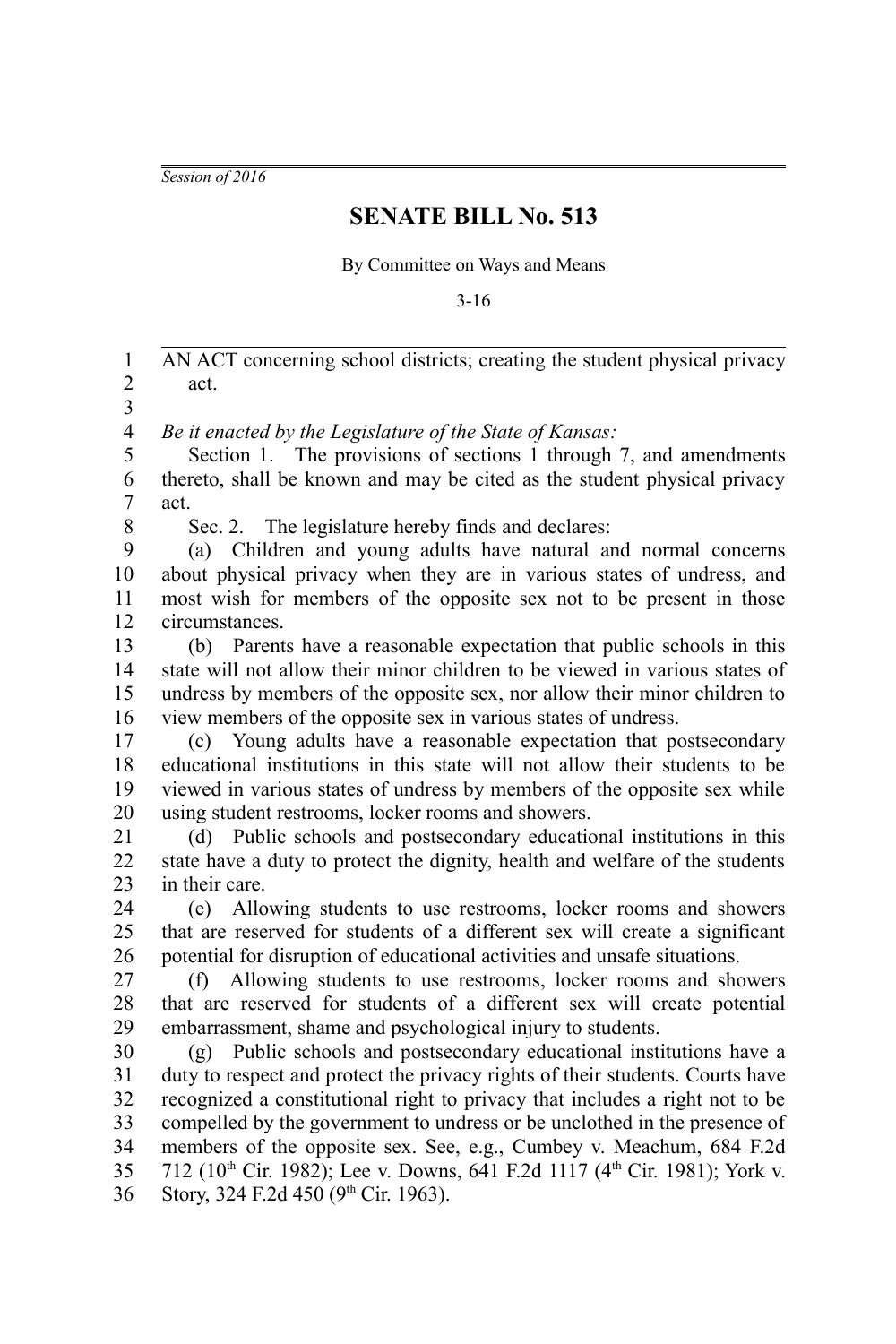9

Sec. 3. The purposes of this act are: 1

(a) To further the state's interest in protecting all students in public schools and postsecondary educational institutions in this state; 2 3

(b) to provide for the privacy needs of all students in public schools and postsecondary educational institutions in this state; and 4 5

(c) to maintain order and dignity in restrooms, locker rooms, showers and other facilities where students may be in various states of undress in the presence of other students. 6 7 8

Sec. 4. As used in sections 1 through 7, and amendments thereto:

(a) "Sex" means the physical condition of being male or female, which is determined by a person's chromosomes, and is identified at birth by a person's anatomy. 10 11 12

(b) "Postsecondary educational institution" shall have the same meaning as that term is defined in K.S.A. 74-3201b, and amendments thereto. 13 14 15

(c) "Public school" means a school operated by a unified school district organized under the laws of this state. 16 17

Sec. 5. (a) (1) Every public school and postsecondary educational institution student restroom, locker room and shower room accessible by multiple students at the same time shall be designated for use by male students only or female students only. 18 19 20 21

(2) In all public schools and postsecondary educational institutions in this state, student restrooms, locker rooms and showers that are designated for one sex shall be used only by members of that sex.  $22$ 23 24

(3) In any other public school facility, postsecondary educational institution facility or setting not specified in subsection (a)(2) where a student may be in a state of undress in the presence of other students, school or institution personnel shall provide separate, private areas designated for use by students based on their sex. 25 26 27 28 29

(b) (1) Students who, for any reason, desire greater privacy when using a public school or postsecondary educational institution restroom, locker room or shower room, and whose parents or legal guardians provide written consent to school or institution officials, may submit a request to such officials for access to alternative facilities. The school or institution official to whom a request is submitted shall evaluate such request and shall, to the extent reasonable, offer options for alternative facilities. In no event shall any accommodation be an access to student restrooms, locker rooms or shower rooms designated for use by students of the opposite sex while students of the opposite sex are present or could be present. 30 31 32 33 34 35 36 37 38 39

(2) Acceptable accommodations may include, but are not limited to: Access to single-stall bathrooms; access to unisex bathrooms; or controlled use of faculty bathrooms, locker rooms or shower rooms. 40 41 42

Sec. 6. (a) Students who access a public school or postsecondary 43